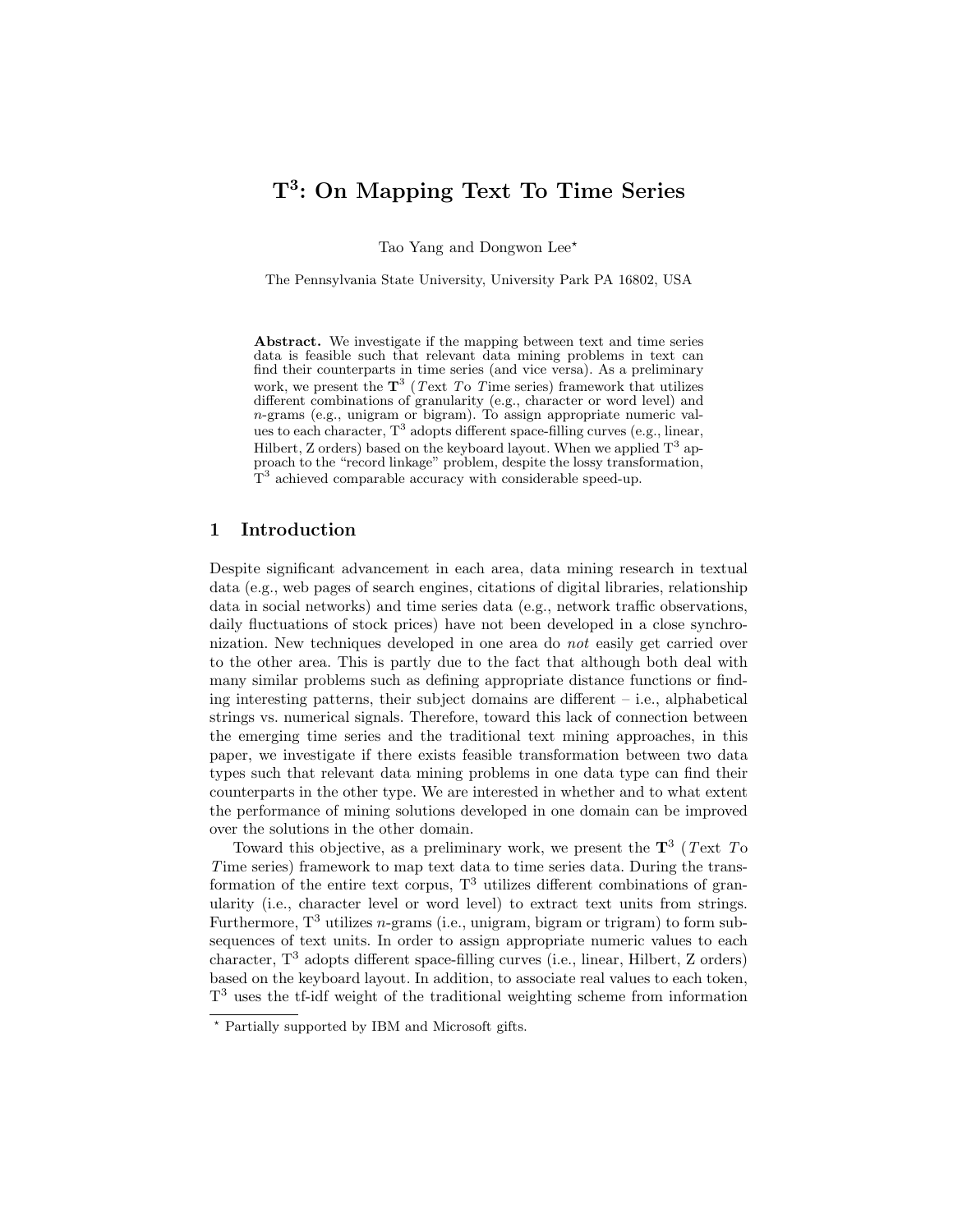retrieval and text mining. We apply the  $T<sup>3</sup>$  framework to the *Record Linkage* problem, one of the traditional data mining problems, to determine whether or not two entities represented as relational records are approximately the same. Through extensive experiments using both real and synthetic data sets, the efficacy of our proposed schemes is experimentally validated. To the best of our knowledge, this is one of the first attempts to solve a text mining problem in time series domain. Our experiments reveal that  $T^3$  shows comparable accuracy (despite the *lossy* transformation in  $T^3$ ) when compared to a popular distance measure (e.g., Levenshtein distance) in text domain. However,  $T^3$  also achieves much improved speed-up thanks to the numerical data of time series domain.

## 2 Related Work

Time series data mining has received tremendous attention in the data mining community during the last decade. Many time series representation methods such as Discrete Fourier Transformation (DFT) [7], Discrete Wavelet Transformation (DWT) [3], Piecewise Aggregate Approximation (PAA) [12], Singular Value Decomposition (SVD) [7] and Symbolic Aggregate approXimation (SAX) [13] etc. have been proposed together with the corresponding similarity measures such as Euclidean Distance (ED) [7], Dynamic Time Warping (DTW) [1], Distance based on Longest Common subsequence (LCSS) [17] and so on. Recently, [5] summarized and evaluated the state-of-the-art representation methods and similarity measures for time series data through extensive experiments.

On the other hand, the general linkage problem has been known as record linkage [2, 8], merge-purge [10], citation matching [14], object matching [4], entity resolution [16], authority control [18], and approximate string join [4, 9], to name a few. Excellent survey papers [6, 19] provide the latest advancement of the linkage problem. In our recent work, we presented the novel idea of solving the record linkage problem using BLAST, one of the most popular gene sequence alignment algorithms in Bioin-



Fig. 1. Overview of the  $T^3$  framework.

formatics [11] . We proposed four variations of linkage solutions to translate text data into DNA sequences and demonstrated the good combination of accuracy and speed of applying BLAST to record linkage. However, none of these existing works attempted to solve the linkage problem using time series mining techniques as we did in this paper. Recently the authors in [15] mentioned a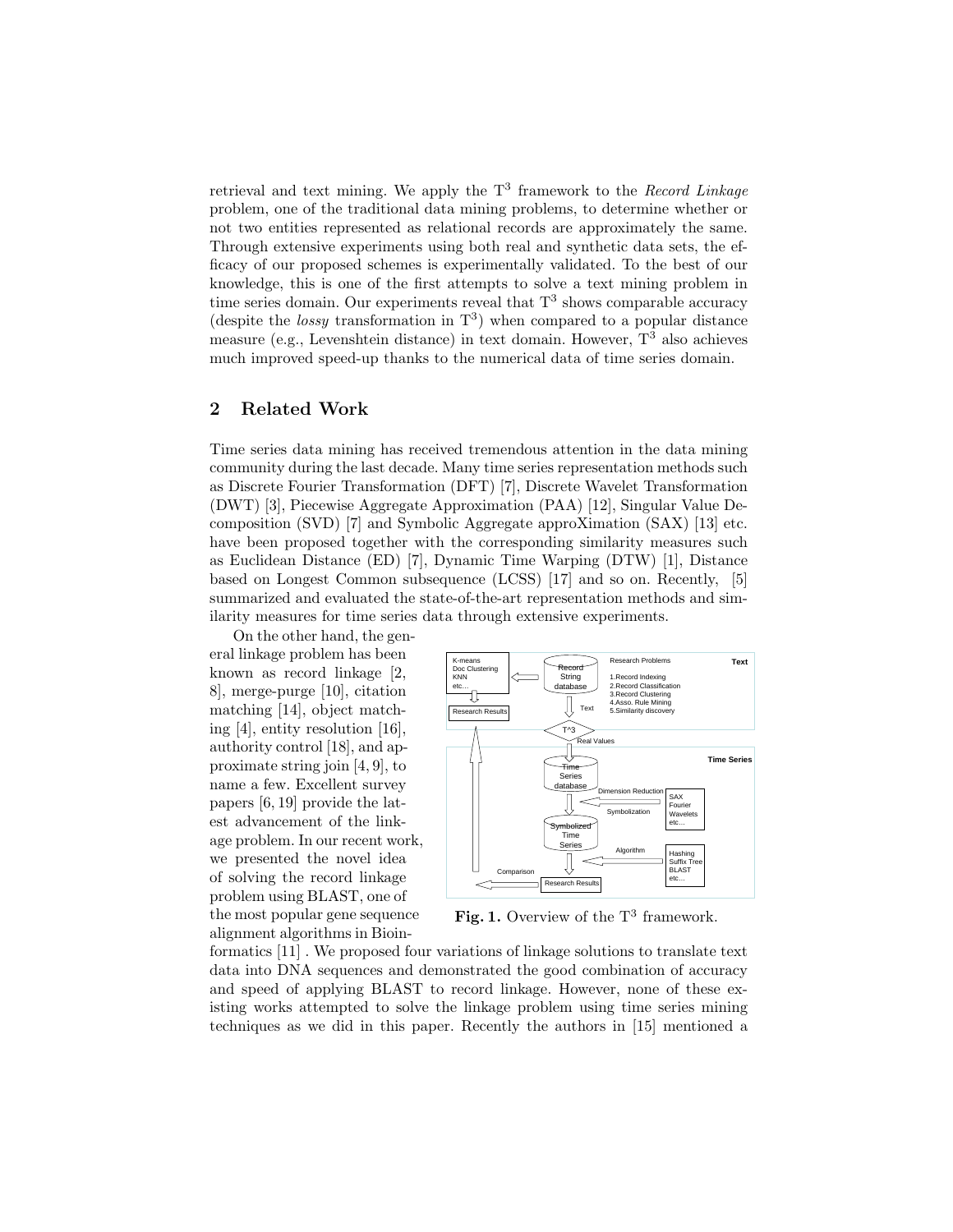method to transform text into a time series representation in the case of translating biblical text in both English and Spanish. The basic idea is to convert the bible text into bit streams based on the occurrences of a particular word in the text. Then a time series is generated based on the number of word occurrences within a predefined sliding window across the bit streams. Although it is useful in the case of generating time series for the translation versions of the same text in two different languages, their method can not been directly applied to the record linkage problem because each record may have different sets of words and it would be hard, if not impossible, to find a common word among them before the time series conversion. To the best of our knowledge, our effort is one of the first attempts to solve the record linkage problem in time series domain.

# 3 The T<sup>3</sup> Framework

The basic idea of  $T^3$  is illustrated in Figure 1. Instead of solving data mining problems on string/text data, we first scan the string database using the proposed transformation schemes in  $T<sup>3</sup>$ . After the string database is mapped to a new time series database, we then employ dimension reduction and symbolization techniques directly on the real values of time series. In general,  $T<sup>3</sup>$  serves as a convenient bridge to connect two subject domains: numerical signals and alphabetical strings. Therefore, our approach can be considered as a novel complement to existing text mining algorithms which were solely built for generic use based on string manipulation. We illustrate our idea using a simple example in Figure 2. The first two records are referring to the same person and the third record belongs to a different person. We can easily see that the time series of the first two records preserve similar shapes in real-value domain (with some shifting) while the time series of the third record has a rather different shape. Given any sequence s from a database of textual sequences  $D$ ,  $T^3$  utilizes different combinations of granularity,  $n$ -grams and score assignments to convert strings to time series as follows.

Granularity. Each record or document in text domain can be viewed as a sequence of characters or word tokens. To transform text data into time series,  $T<sup>3</sup>$  can use different units of text data: (1) *character level*: An alphabet letter is regarded as a single text unit. In the transformation, ignoring upper/lower cases, we consider  $64 (= 26 + 10 + 28)$  cases – i.e., 26 cases for 26 English alphabets, 10 cases for 10 numbers (e.g., 0 to 9), and 28 cases for all special characters such as @, #, \$. We do distinguish among special characters since some of special characters in record strings appear in our data sets; and (2) word level: At this granularity, an English word (also called "token") is regarded as a single text unit and  $T<sup>3</sup>$  simply extracts each token from sequences and then assign appropriate values to each token based on the weighting scheme.

**N-grams.** In statistical natural language processing, an *n*-gram is a subsequence of  $n$  consecutive items from a given sequence. These items could be symbols, letters, or words according to the application. As mentioned above, in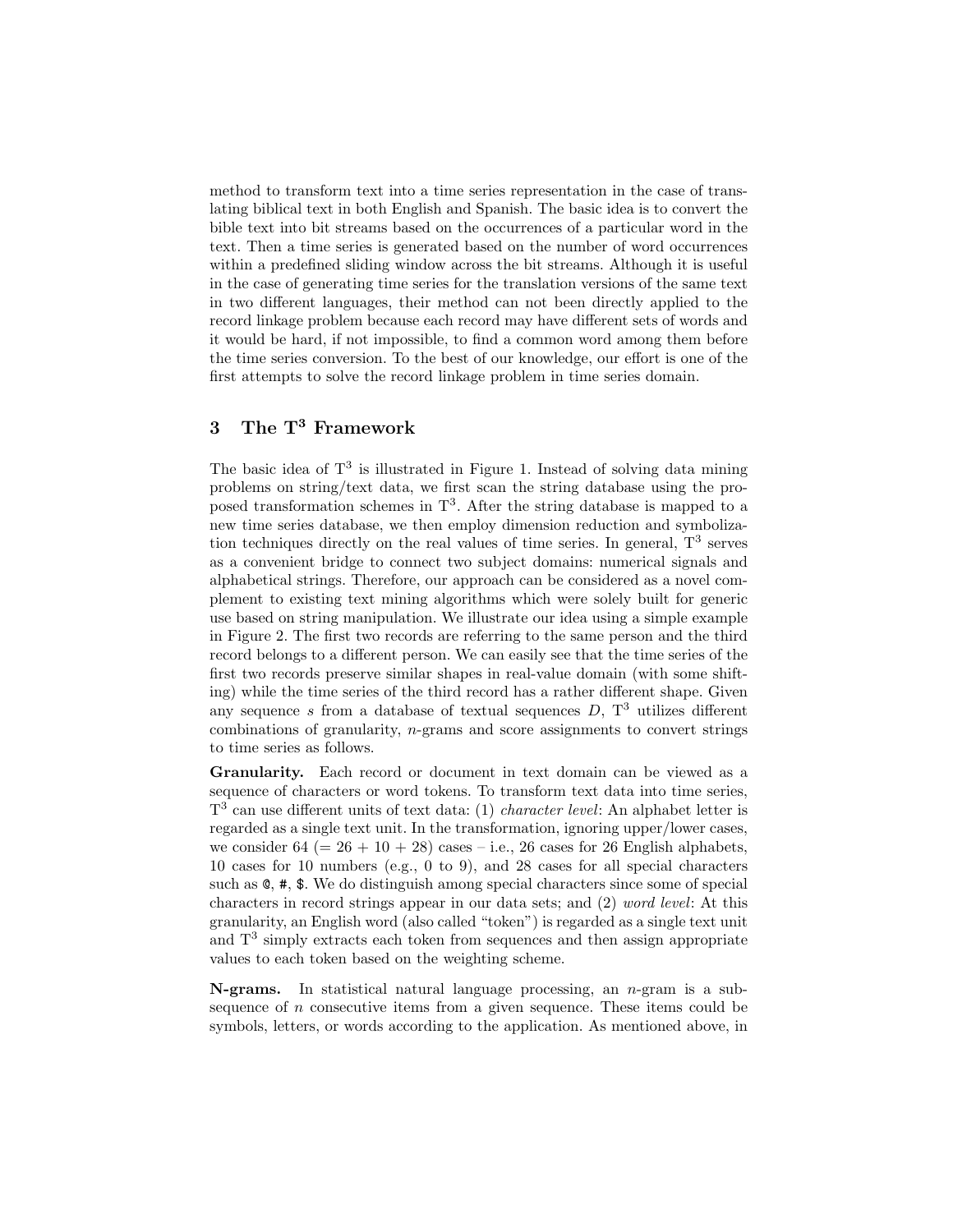our T<sup>3</sup> framework, we treat either a character or a token as the single unit of sequences. Therefore, an *n*-gram in  $T^3$  is a sub-sequence of *n* consecutive "characters" at character level and a sub-sequence of n consecutive "tokens" at word level. In particular,  $T^3$  adopts three sizes of *n*-grams – unigram, bigram and trigram. Table 1 shows an example of how to transform the record "time series data mining" based on different combinations of granularity level and  $n$ -grams.

Score Assignment. At this stage, T <sup>3</sup> assigns appropriate numeric values in order to actually convert strings to time series. Based on different levels of granularity,  $T^3$  adopts different weighting schemes in order to assign scores to subsequences of text units. At character level, first,  $T^3$  uses the QWERTY keyboard layout to allocate each text unit (i.e., alphabets, numbers or special alphabets) into equallength or varying-length bins within the range of  $[0,1]$ . Then the median value of each bin is used to represent the corresponding character. During the allocation of bins, we consider the following three possible layouts: (1) Linear order is simply based on each key position on the keyboard following the order of row by row. Each character is then assigned an appro-





(b)Time series after transformation

Fig. 2. A simple example of transforming text to time series.

priate real value within the range  $[0,1]$ ; (2) In the *Hilbert order*, we regard the keyboard as a small 2D space and then adopt the space-filling curve techniques to map 2D space to 1D sequence. After we get the 1D sequence, we then allocate it to uniform bins within the range  $[0,1]$  so that each character is assigned a real value. Hilbert order has good locality-preserving behaviors so that alphabets from similar locations in the keyboard layout have the similar real values during the score assignment. Our idea is motivated by the fact that alphabets from the similar locations in the keyboard have a higher probability of typo, a common issue in the record linkage problem; and (3) In addition to Hilbert space-filling curve, we also implement the Z order space-filling curve. Z order also has a good locality-preserving behavior similar to the Hilbert order. We are interested in whether there is a significant performance difference between these two space-filling curves.

At word level, second,  $T^3$  uses the *tf-idf* (term frequency-inverse document frequency) weight of the traditional IR weighting scheme. The tf-idf weight is a statistical measure to estimate how important a token in a string record is within a record database such that it increases proportionally to the number of times that the token occurs in the string but is offset by its frequency in the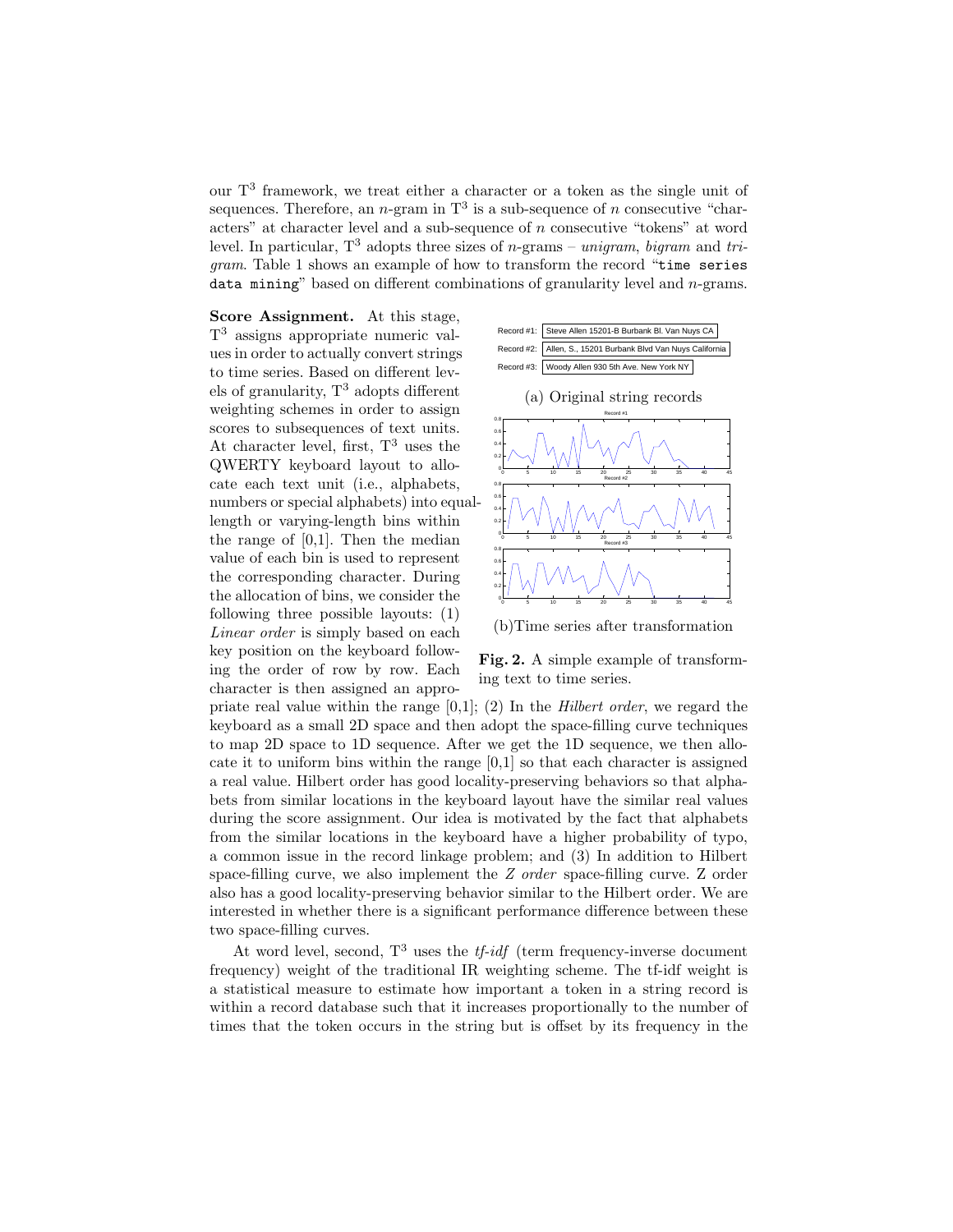database. Each token of a record string is assigned an importance weight using the tf-idf weight such that the whole string can be converted into a time series.

Discussion. Note that the three dimensions of approaches (i.e., granularity, n-gram, and score assignment) in  $T^3$  are not exhaustive at all. One can easily devise more sophisticated transformation schemes from text strings to numeric time series. For instance, as to the score assignment dimension,

| Coding           | Transformation                                                             |
|------------------|----------------------------------------------------------------------------|
| $char + unigram$ | $\{t,i,m,e,s,e,r,i,e,s,d,a,t,a,m,i,n,i,n,g\}$                              |
| $char + bigram$  | $\{t_i, im, me, es, se, er, ri, ie, es,$                                   |
|                  | $sd, da, at, ta, am, mi, in, ni, in, ng$                                   |
|                  | char + trigram {{tim, ime, mes, ese, ser, eri, rie, ies, esd, sda,         |
|                  | $dat,ata, tam,ami,min,ini,ni,ing\}$                                        |
| $word + unigram$ | ${time, series, data, mining}$                                             |
|                  | word + bigram  {time series, series data, data mining}                     |
|                  | word + trigram { $\{time \text{ series data}, \text{series data mining}\}$ |

Table 1. Examples of  $T<sup>3</sup>$  transformation.

in addition to the keyboard layout based assignment for the character level or weighting based assignment for the word level, one may use Linguistic characteristic (e.g., while a character-level bigram "on" occurs frequently, another bigram "xz" rarely occurs in English) to assign different assignment scores. Similarly, domain-specific characteristics of text data can be adopted. For instance, instead of character-level or word-level, one may use phrase-level or paragraphlevel summary as the basic text unit when dealing with documents. Since the immediate goal of this paper is first to evaluate the validity of  $T<sup>3</sup>$  framework to show that "there exist some reasonable information-lossy conversion schemes from text domain to time series domain so that text-based data mining problems can be solved in time series domain", we rather leave the development of more sophisticated conversion schemes in  $T^3$  framework to the future work.

#### 4 Experimental Validation

In order to validate our proposed  $T^3$  framework, we use the *record linkage* problem. In a nutshell, once we transform all textual records into time series data using  $T^3$  framework, for a given query time series q, we attempt to retrieve q's true duplicate time series. Then, we compare the performance of  $T<sup>3</sup>$  with that of a traditional record linkage solution that uses the text string as input. If the performance of  $T<sup>3</sup>$  in solving the record linkage problem in time series domain is comparable to that of a traditional record linkage solution, then it shows the validity of our proposed  $T^3$  framework. Since the transformation schemes in  $T^3$ "lose" some information of original text string (i.e., lossy conversion), we expect the accuracy of  $T^3$  framework to drop slightly, compared to the accuracy of a traditional record linkage solution. However, what we are more interested in these experimentations is the comparison among different schemes in  $T<sup>3</sup>$  framework and any possible benefits of those schemes.

Set-Up. Table 2 shows the summary of data sets that we used in our experiments. The first five data sets map, bird, business, census, and university are real data sets<sup>1</sup> which contain *real* string data and *real* errors. The data

<sup>&</sup>lt;sup>1</sup> Downloaded from: http://secondstring.sourceforge.net/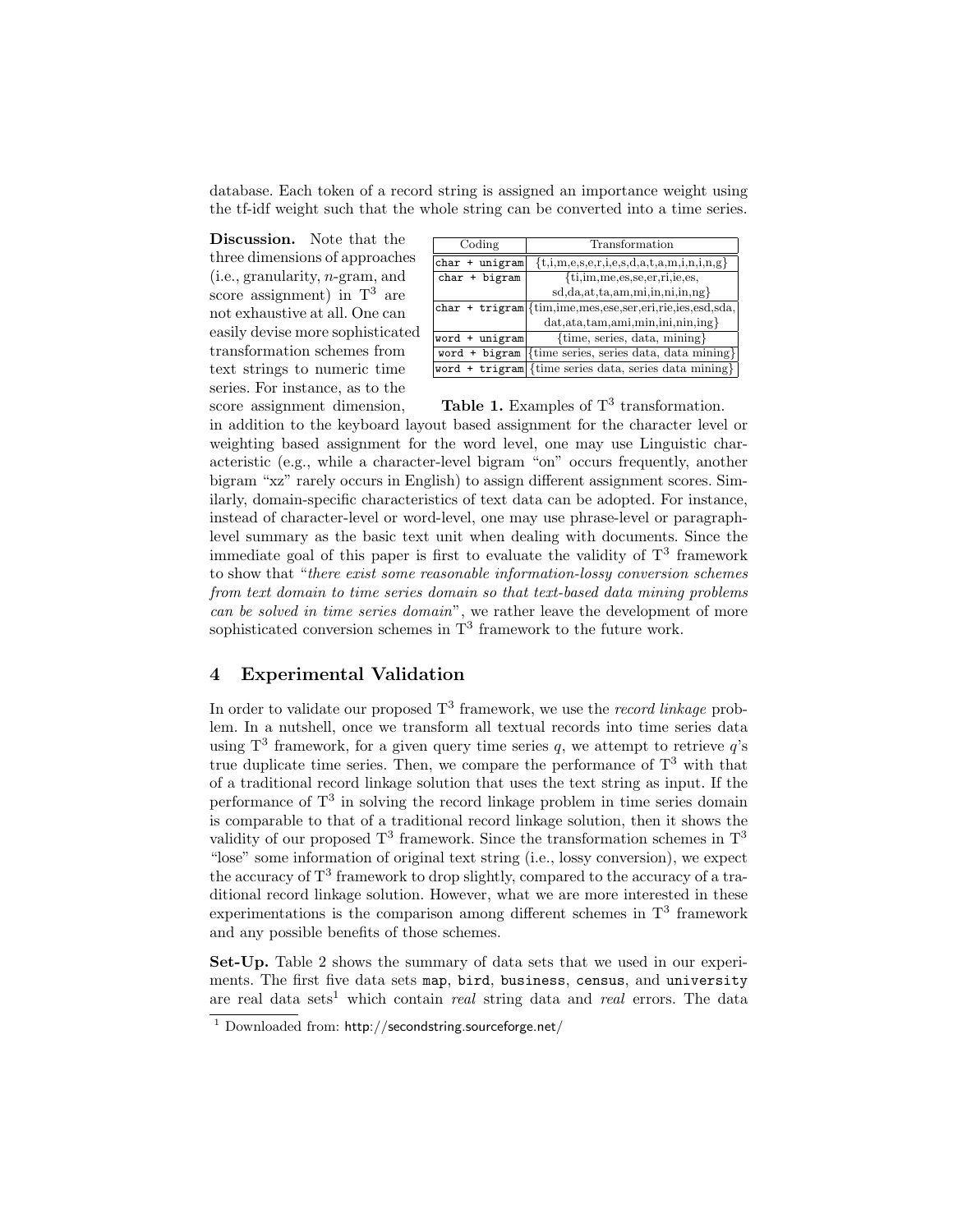| Name       | Data                | Error     | Domain            |       | $\#$ of records Max $\#$ of duplicates $\#$ of queries $\#$ of targets |       |       |
|------------|---------------------|-----------|-------------------|-------|------------------------------------------------------------------------|-------|-------|
| map        | real                | real      | map name          | 337   |                                                                        | 19    | 19    |
| bird       | real                | real      | bird name         | 982   |                                                                        | 67    | 67    |
| business   | real                | real      | business name     | 2,139 |                                                                        | 279   | 279   |
| census     | real                | real      | census info.      | 841   |                                                                        | 326   | 326   |
| university | real                | real      | university name   | 116   | 16                                                                     | 15    | 15    |
| cora       | real                | real      | citation          | 1.326 | 5                                                                      | 98    | 194   |
| restaurant | real                | real      | restaurant info.  | 864   |                                                                        | 111   | 111   |
| celebrity  | real                | real      | celebrity address | 2615  | 2                                                                      | 276   | 276   |
| dblp       | real                | synthetic | citation          | 5359  | 5                                                                      | 1.369 | 3.991 |
| dbgen      | synthetic synthetic |           | mailing list      | 9.947 | 19                                                                     | 960   | 8,987 |

Table 2. Summary of data sets.

| Name                 | Sample Data                                                                  |
|----------------------|------------------------------------------------------------------------------|
| bird                 | "Gavia stellata Red-throated Loon"                                           |
| business             | "3Com Corporation"                                                           |
| $ {\tt restaurant} $ | "cassells 3266 w sixth st la 213 480 8668 hamburgers"                        |
| celebrity            | "ANDRE AGASSI 8921 ANDRE DR. LAS VEGAS NV 89113"                             |
| dblp                 | "Bell Data Modelling of Scientific Simulation Proams SIGMOD Conference 1982" |
| dbgen                | "Colbri P Beer 478 Naftel St 6j2 Rio Blanco PR 00744"                        |

Table 3. Examples of some data sets.

sets cora, restaurant $^2$ , and celebrity $^3$  are also real data sets containing real string data and real errors. We pre-processed each data set to delete some of the duplicates which were incorrectly labeled. The citation data set dblp was generated using real citation records from similar venues of DBLP. We randomly selected ten venues from similar research domains such as SIGMOD, PODS, and EDBT, and again randomly selected citations published in those venues. Then, we generated duplicates by injecting typographical errors. Using the data generation tool, DBGen [10], we generated one synthetic data set dbgen containing mailing list information. Note that unlike aforementioned data sets, this data set contains only synthetically generated data and errors. In order to get a general idea, Table 3 shows examples of record strings in some of the data sets.

As for distance measures, we use the Levenshtein Distance (LD) in text domain and Euclidean Distance (ED) and Dynamic Time Warping (DTW) in time series domain. All measures are known to work well for order-conscious text or time series data [1]. Since ED requires two time series to have the same length, in our experimentation, we augment the shorter time series to have the same length as the longer time series by simply adding prefix or suffix of median values (i.e., 0.5). To evaluate the efficiency and effectiveness of the proposed T<sup>3</sup> framework, we mainly use two evaluation metrics – speed and accuracy. In particular, to measure the speed of a method, we use the Running Time  $(T)$ excluding any pre-processing steps. To measure the accuracy, we use the average Precision  $(P)$  and Recall  $(R)$ . Suppose that T denotes a set of true matching records and S denotes a set of records retrieved by an algorithm. Then, we have:

<sup>2</sup> Downloaded from: http://www.cs.utexas.edu/users/ml/riddle/

<sup>3</sup> Provided by Ned Porter at US Census Bureau.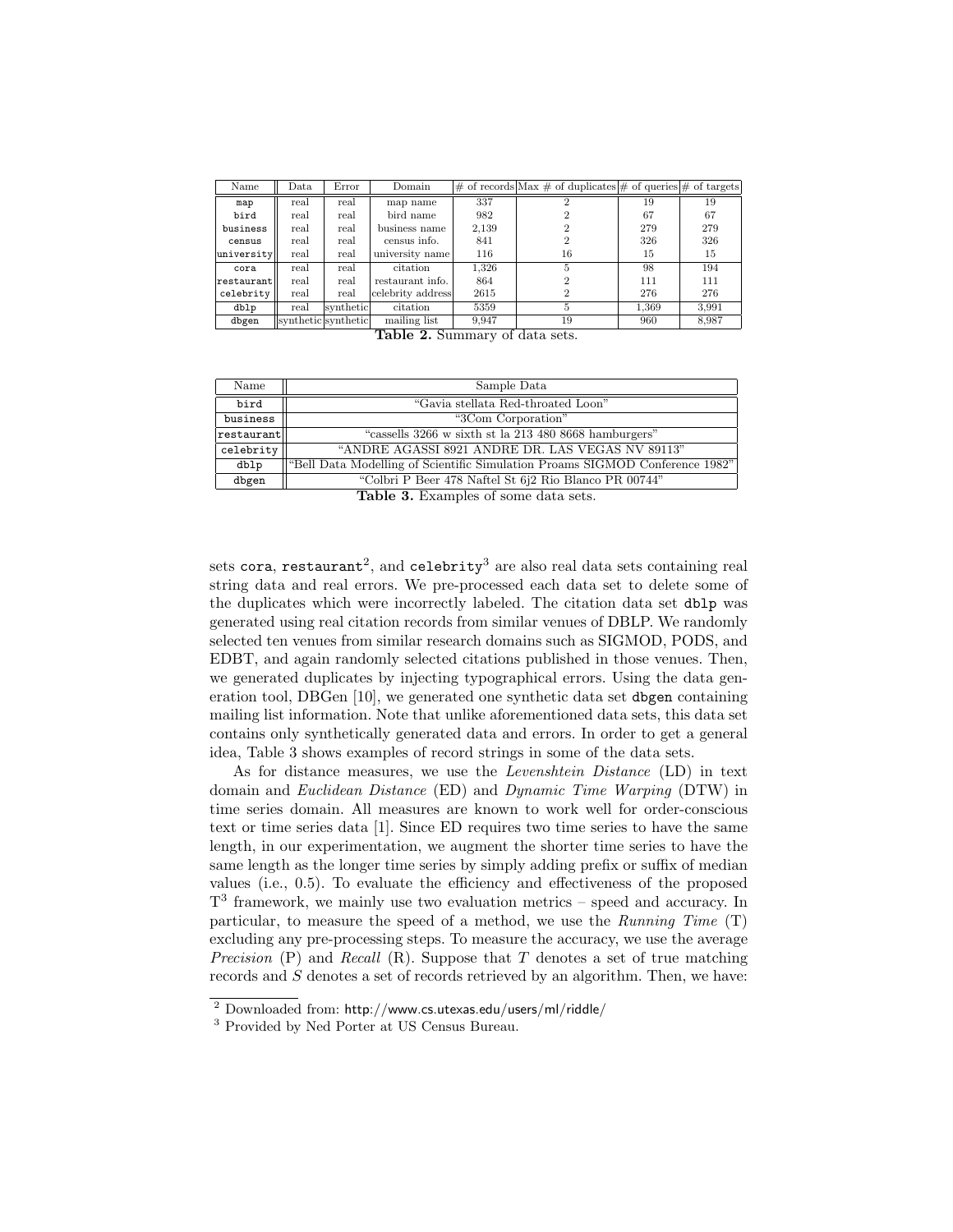precision= $\frac{|S\cap T|}{|S|}$  and recall= $\frac{|S\cap T|}{|T|}$ . We will use the precision-recall (PR) graph to present the accuracy.

Comparison of Transformation Schemes in  $\mathbf{T}^3$ . We first compare the performance of different combinations of granularity, n-grams and score assignment in T<sup>3</sup> . In this comparison, we choose one distance function (i.e, either ED or DTW) and then perform tests of all major coding schemes using the same distance measure. Figures  $3(a)$  and (b) present the precision of the record linkage task using ED and DTW, respectively. Among data sets, the results of tests on celebrity, restaurant, and cora are presented. In Figure  $3(a)$  with ED, note that both Hilbert and Z order based schemes outperform the others with respect to the precision. This is reasonable because both Hilbert and Z order have a good locality-preserving behavior such that alphabets in the neighborhood in the keyboard have the similar real values during the score assignment. Therefore, this can reduce a number of false positives in cases when true duplicates have some dissimilar characters caused by typos or data entry errors. Between these two orders, Hilbert order performs slightly better than Z order scheme, but not significantly. Figure 3(b) shows the similar results when DTW is adopted as the distance function in the experiment.

Another interesting finding is that the word-level transformation schemes using tf-idf weighting as scores do not show a significantly better precision, although they can find true duplicates faster because of the shorter time series generated. The reason is that using the word-level schemes based on tf-idf weights, the resulting time series is entirely determined by the tf-idf weight of each token. To some extent, we lose the lexical information of tokens. For instance, there might exist a situation where two tokens are completely different but happen to carry equal or similar tf-idf weights. This can affect the shapes of time series and hence generate false positives.

Also note that from Figures 3(a) and (b), we do not see much difference between unigram and bigram schemes (trigram schemes have similar patterns and not shown for limited space). This is partially because our record linkage solutions are obtained in real-value domain after record stings are converted to time series, and higher-gram techniques may not be as effective as in the case of string manipulation in text domain. Overall, the transformation scheme based on the combination of character-level granularity, unigram and Hilbert order appears to be the best scheme. Therefore, we adopt this scheme (denoted as char-uni-hilbert) in the following experiments.

Comparison of Distance Functions with Baseline. Next, we compare the performance of different distance functions in our proposed  $T^3$  framework. In this comparison, we fix the transformation scheme to char-uni-hilbert and then compare among ED and DTW (in time series domain), and LD (in text domain) as the baseline. Figures  $3(c)$  and (d) show the precision and running time of three distance measures in the context of record linkage problem. The results of tests on map, bird, business, restaurant and celebrity are presented. In these data sets, each query string has exactly one duplicate. Therefore record linkage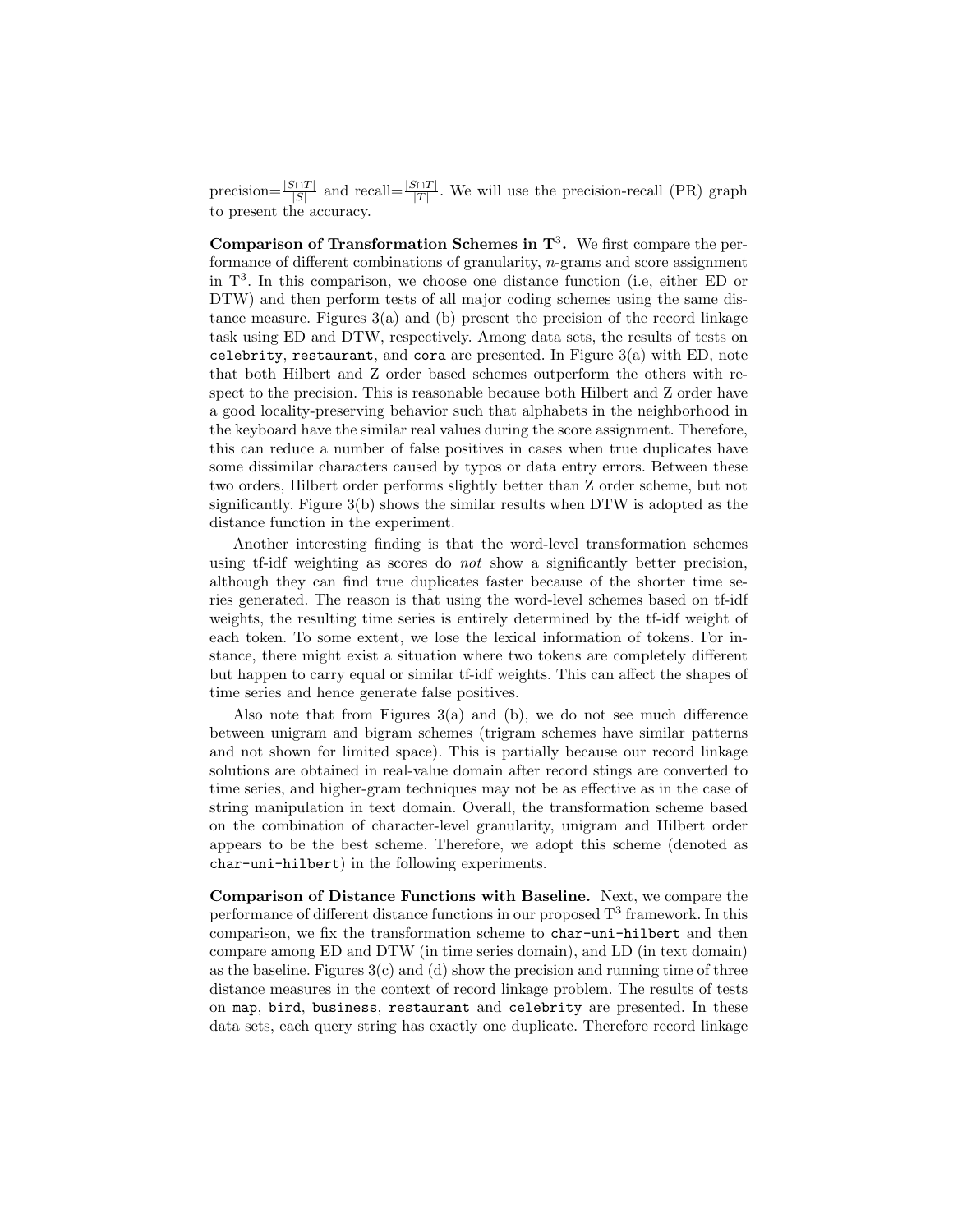

Fig. 3. (a)-(b) Comparison among eight different transformation schemes based on distance function ED and DTW using three data sets. (c)-(d) Comparison among ED, DTW, and LD using five data sets (based on char-uni-hilbert).

on these data sets is straightforward and aims to find the other duplicate for each of the query records.

In Figure  $3(c)$ , note that LD consistently produces better precision than ED and DTW, except map data set. This is as expected because LD directly operates on the original record strings in text domain without the loss of any information. What we are more interested is: as a complementary approach for solving the record linkage problem in time series domain, how good is the performance of  $T^3$  techniques compared to the baseline? Figure 3(c) shows that  $T^3$  with ED and DTW can yield comparable precision on four data sets (and better precision on one data set). Since the various transformation schemes in  $T^3$  tend to lose some information from original text strings during the conversion, we expect to lose some degree of accuracy in  $T^3$ , when compared to LD. Therefore, although there appears to be degraded accuracy in  $T^3$ , since it is comparable to the baseline without using  $T^3$ , we believe that the result is still promising. Also note that the overall precision of either our proposed schemes or the baseline is around 0.6 across all the data sets in Figure  $3(c)$ . This is due to the characteristics of our data sets. As shown in Table 3, our data sets are real data sets which contain a lot of mis-spelling errors and mis-alignments. Therefore, we expect low degree of accuracy of matching similar records. More research is needed so that one can transform text to time series while maintaining or improving the accuracy. Another interesting finding is that DTW mostly performs better than ED (i.e., in map, restaurant, and celebrity data sets) and the difference increases as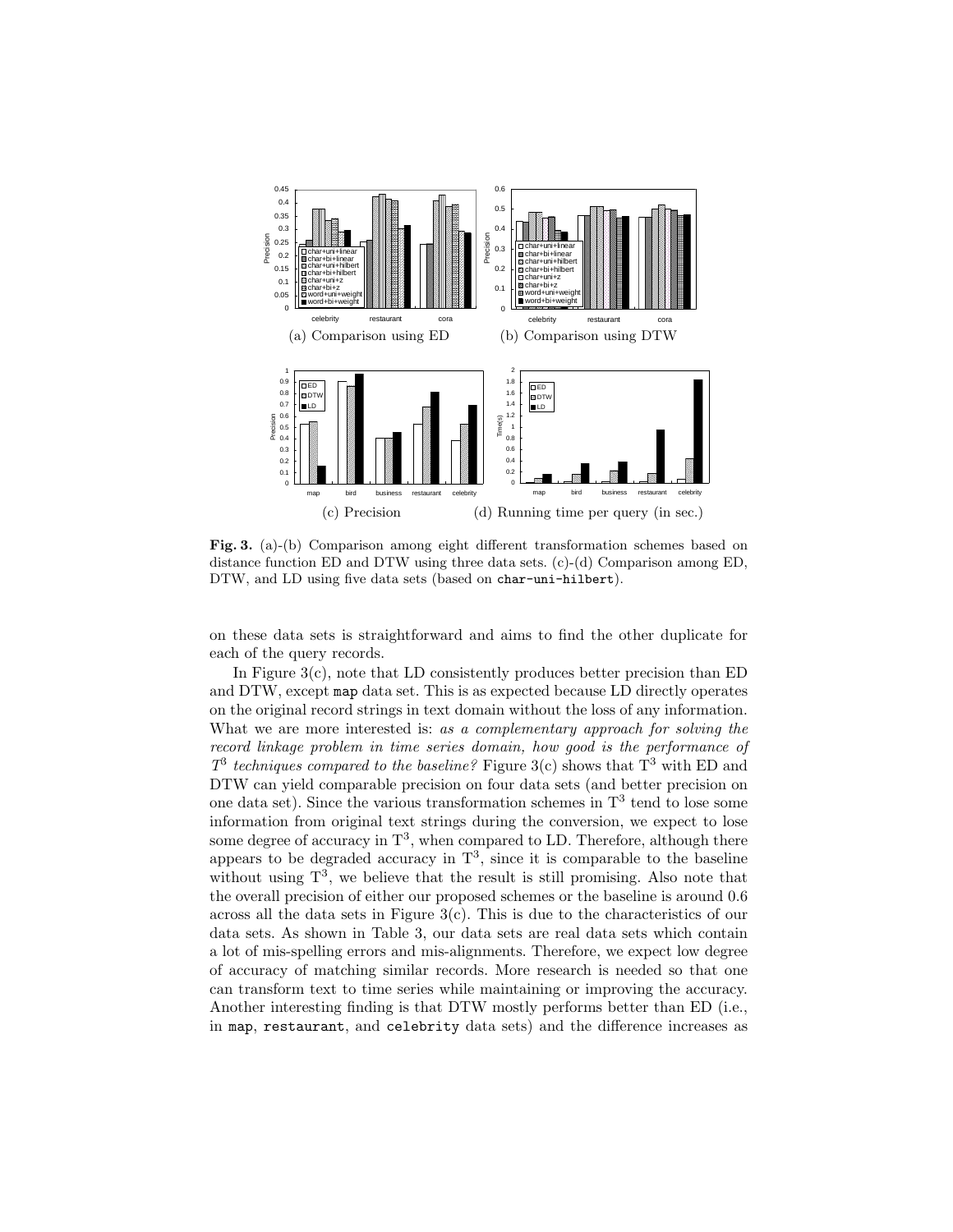

Fig. 4. PR graphs of ED, DTW and LD methods using char-uni-hilbert.

the size of data sets and lengths of record strings increase. This is reasonable as DTW is usually regarded as a much more robust distance measure for time series [1] and allows similar shapes to match even in the case that two time series are not aligned well in the time axis.

Figure 3(d) shows the average running time per query. We can clearly see that both ED and DTW methods consistently run much faster than the baseline LD, across all data sets. Furthermore, ED method even performs faster than DTW. While ED is the fastest (with low accuracy), overall, DTW shows a good trade-off of having faster running time with comparable accuracy. The running time of DTW increases as the length of record strings increases. This is partially due to the cost of dynamic programming in DTW, which is in the magnitude of square of record length.

The precision-recall (PR) graphs in Figure 4 are generated with both precision and recall of the ED, DTW and LD methods by increasing  $k$ , which is the number of answers returned by an algorithm to solve the record linkage task. The value of k changes from 1 to 30. At each point, corresponding precision and recall values are measured and plotted. The PR graphs of three large data sets, cora, dblp and dbgen, are presented. As we can see from Figure 4, DTW and the baseline LD outperform ED by a large margin. Furthermore, DTW produces PR curves that are comparable to the baseline. This is consistent with what we found in Figure 3(c). In addition, note that both LD and DTW run much faster than LD (in Figure 5), again consistent with Figure 3(d).

Scalability. Since the scalable processing is a critical issue in the record linkage problem, we also study the scalability of  $T^3$  framework. We select two large data sets, i.e., dblp and dbgen. From dblp with 5,359 real citation records, we prepare different subsets of 500, 1000, 2000, 3000, 4000 and 5000 records. Furthermore, we generate four different datasets of 10,000, 20,000, 50,000 and 100,000 records from the original dblp dataset. Also, from dbgen with 9,947 mailing lists, we generate subsets of 1000, 2000, 4000, 6000, 8000, and 10000 records (we add 53 more mailing lists to generate 10000 records). Again, we generate three different datasets of 20,000, 50,000 and 100,000 records from the original dbgen dataset.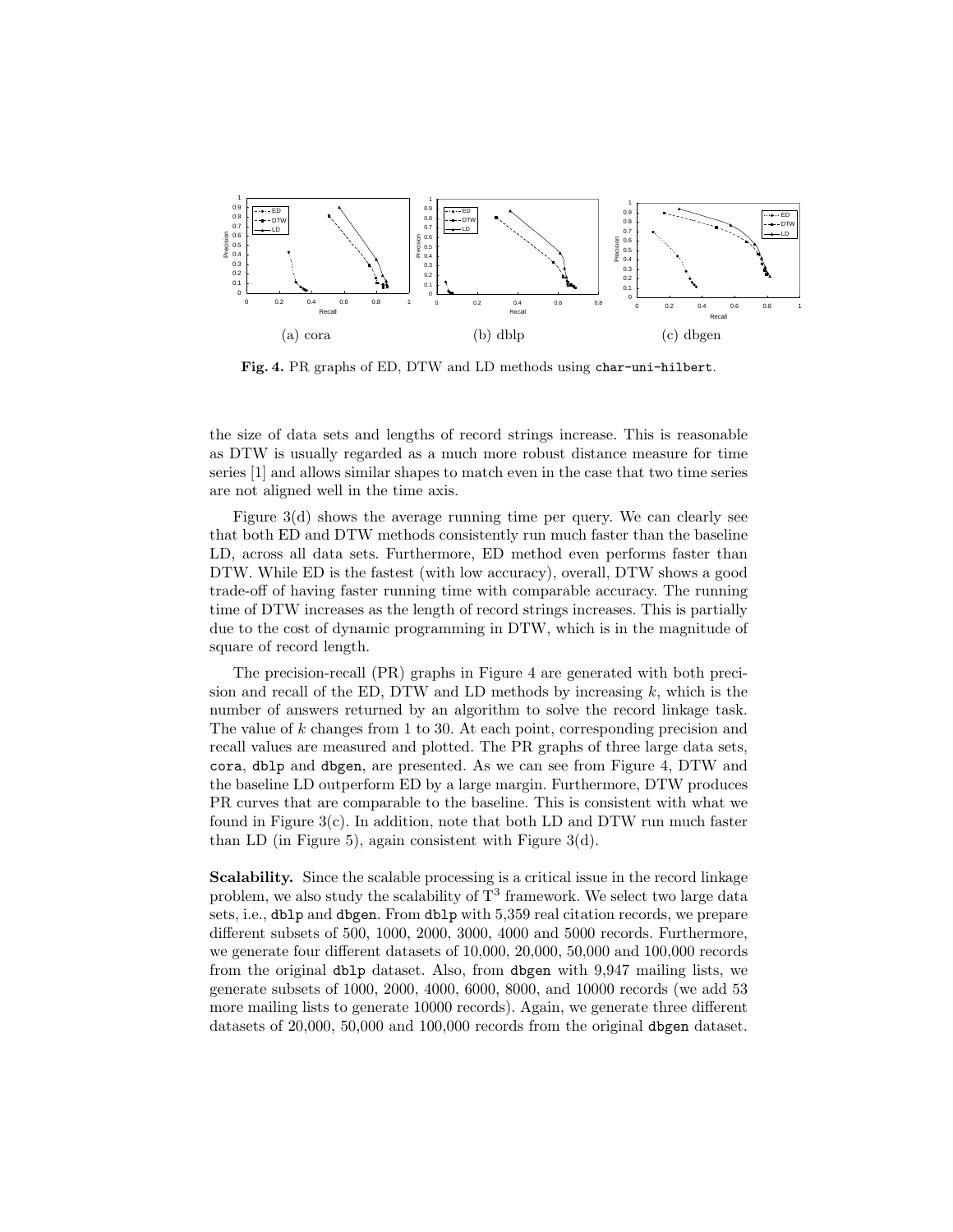

Fig. 5. Running time per query (s) on different sizes of dblp and dbgen subsets.

With these data sets and the fixed transformation scheme of char-uni-hilbert, we measure the running time as the data size increases.

Figure 5 shows the results. In general, Figures 5(a) and (b) show similar patterns. As the size of data sets increases, the running time per query increases linearly for both ED and DTW. However, the running time for LD increases more rapidly compared to that of our approaches. This indicates that our record linkage solution is more scalable to handle a large amount of data. Furthermore, ED consistently outperforms DTW in terms of speed. This is as expected because DTW involves a procedure of dynamic programming in calculating the distance, which decreases the overall speed as the size of data increases. But as we mentioned earlier, DTW method has better precision in terms of accuracy of record linkage.

### 5 Conclusion and Future Work

In this paper, we present our preliminary design of the  $T<sup>3</sup>$  framework to transform text to time series data. We propose two variations of granularity, three variations of n-grams, and four variations of score assignments based on spacefilling curve techniques for characters or tf-idf weighting technique for tokens. We adopt two similarity measures, Euclidean Distance (ED) and Dynamic Time Warping (DTW), to calculate the distance between two time series and show the efficacy of our proposed schemes using both real and synthetic data sets.

In terms of record linkage, our schemes in the  $T<sup>3</sup>$  framework show promising results with good combination of speed and accuracy, compared to conventional string matching methods such as Levenshtein Distance (LD). In particular, Hilbert space-filling technique at character-level granularity is the best variation of transformation schemes while DTW is a better distance measure regarding precision and ED outperforms regarding running time. With respect to accuracy and speed, the experimental results confirm that our  $T<sup>3</sup>$  framework can generate precision-recall curves comparable to the baseline LD. We believe our approach can shed new insights in both areas of text mining and time series mining.

Many future research directions are ahead. First, we plan to extend  $T^3$  framework to other text mining areas such as document clustering and classification.